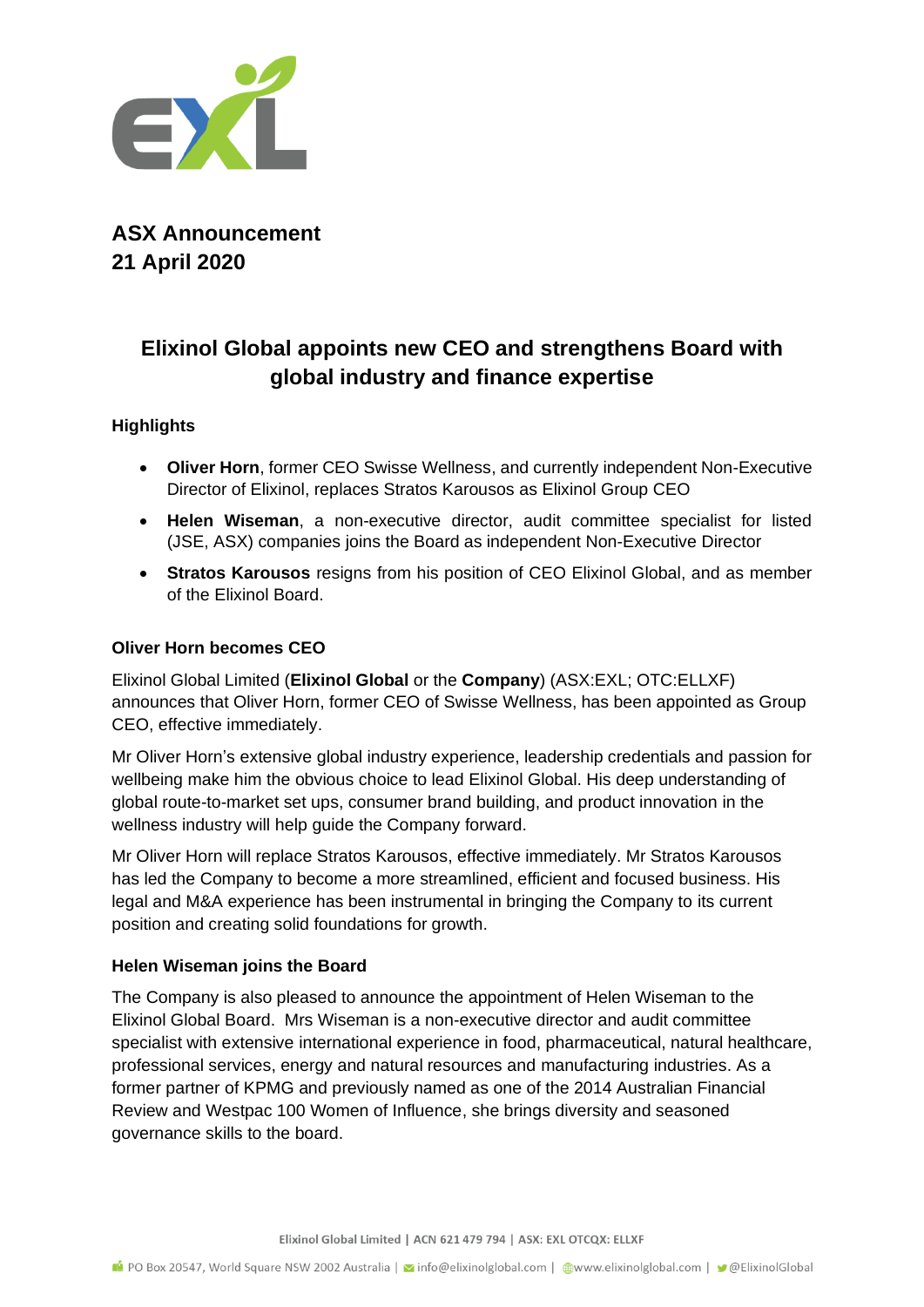

Chairman of the Board, Mr Paul Benhaim, said the changes will set up Elixinol Global to become a leader in the global CBD and hemp industry:

"These changes put Elixinol Global in a great position to lead within the global CBD and hemp industry. We are very proud to have attracted such exceptional talent to our Board and secured an exceptional leader for the CEO position. Since Oliver joined the board earlier this month, it became apparent that he could create immense value in a leadership position. He is a natural people leader, has great commercial acumen, and brings well needed global experience to the role.

The addition of Helen as Non-Executive Director, will add outstanding governance leadership expertise and importantly a diverse thinking style to the Board.

We are now looking forward to driving the company towards our goals and will keep the market updated on progress".

Newly appointed CEO Oliver Horn said:

"It is a privilege to have the opportunity to lead Elixinol's very capable global team and build on 20+ years of experience in the global hemp industry. I chose to join Elixinol Global because it has an outstanding reputation for quality, transparency and efficacy. We are in the enviable position of being in a long-term global growth category, with a good brand, and strong market reach.

I would like to thank Stratos for handing over a business with solid fundamentals and team capability. My immediate focus is to build strong relationships with our global teams and partners, review operations end to end, and ensure we respond to the current market environment.

My vision is to build a branded global consumer products business, built on a very positive culture which does good for people and the planet. I will be driving an agile and transparent business, that is at the forefront of innovation."

This document was authorised to be given to the ASX by the Board of the Company.

#### **For more information please contact:**

Ron Dufficy Chief Financial Officer [ron.dufficy@elixinolglobal.com](mailto:ron.dufficy@elixinolglobal.com)

#### **About Elixinol Global**

Elixinol Global Limited (ASX:EXL; OTC:ELLXF) is a global leader in the hemp derived CBD industry, innovating, manufacturing and selling hemp derived CBD products. The Company's simplified business model is focusing on: